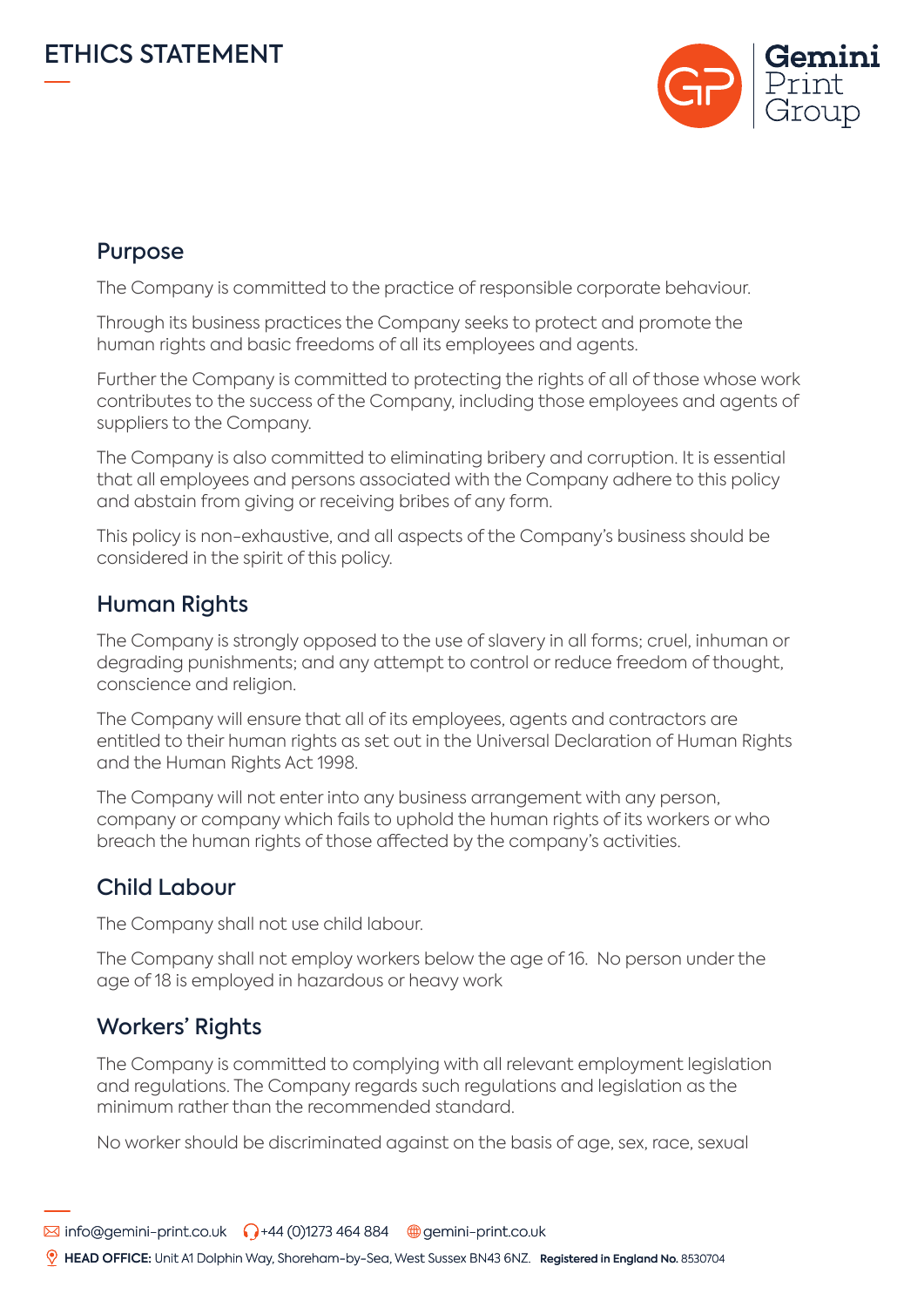orientation, religion or beliefs, gender reassignment, marital status or pregnancy. All workers should be treated equally. Workers with the same experience and qualifications should receive equal pay for equal work. No worker should be prevented from joining or forming a staff association or trade union, nor should any worker suffer any detriment as a result of joining, or failing to join, any such company.

Workers should be aware of the terms and conditions of their employment or engagement from the outset. In particular workers must be made aware of the wage that they receive, when and how it is to be paid, the hours that they must work and any legal limit which exists for their protection and any overtime provisions. Workers should also be allowed such annual leave, sick leave, maternity / paternity leave and such other leave as is granted by legislation as a minimum.

The Company does not accept any corporal punishment, harassment or bullying in any form.

#### Environmental Issues

The Company is committed to keeping the environmental impact of its activities to a minimum and has established an Environmental Policy in order help achieve this aim. Copies of the Environmental Policy are available from Tracey Cooper.

As an absolute minimum, the Company will ensure that it meets all applicable environmental laws in whichever jurisdiction it may be operating.

# Conflicts of Interest

The Company holds as fundamental to its success the trust and confidence of those with whom it deals, including clients, suppliers and employees. Conflicts of interest potentially undermine the relationship of the Company with its partners..

In order to help preserve and strengthen these relationships the Company has developed an Anti-Bribery Policy, which provide rules and guidelines concerning the conduct of its officers and employees aimed at minimising the possibility of conflicts of interest and at avoiding risks associated with bribery and corruption.

All officers, employees and representatives of the Company are expected to act honestly and within the law.

## Information and Confidentiality

Information received by employees, contractors or agents of the Company will not be used for any personal gain, nor will it be used for any purpose beyond that for which it was given.

The Company will at all times ensure that it complies with all applicable requirements of data protection legislation (including, but not limited to, the Data Protection Act 1998) in force from time to time.

## Suppliers and Partners

The Company expects all suppliers and partners to work towards and uphold similar ethical and moral standards.

The Company will investigate the ethical record of potential new suppliers before